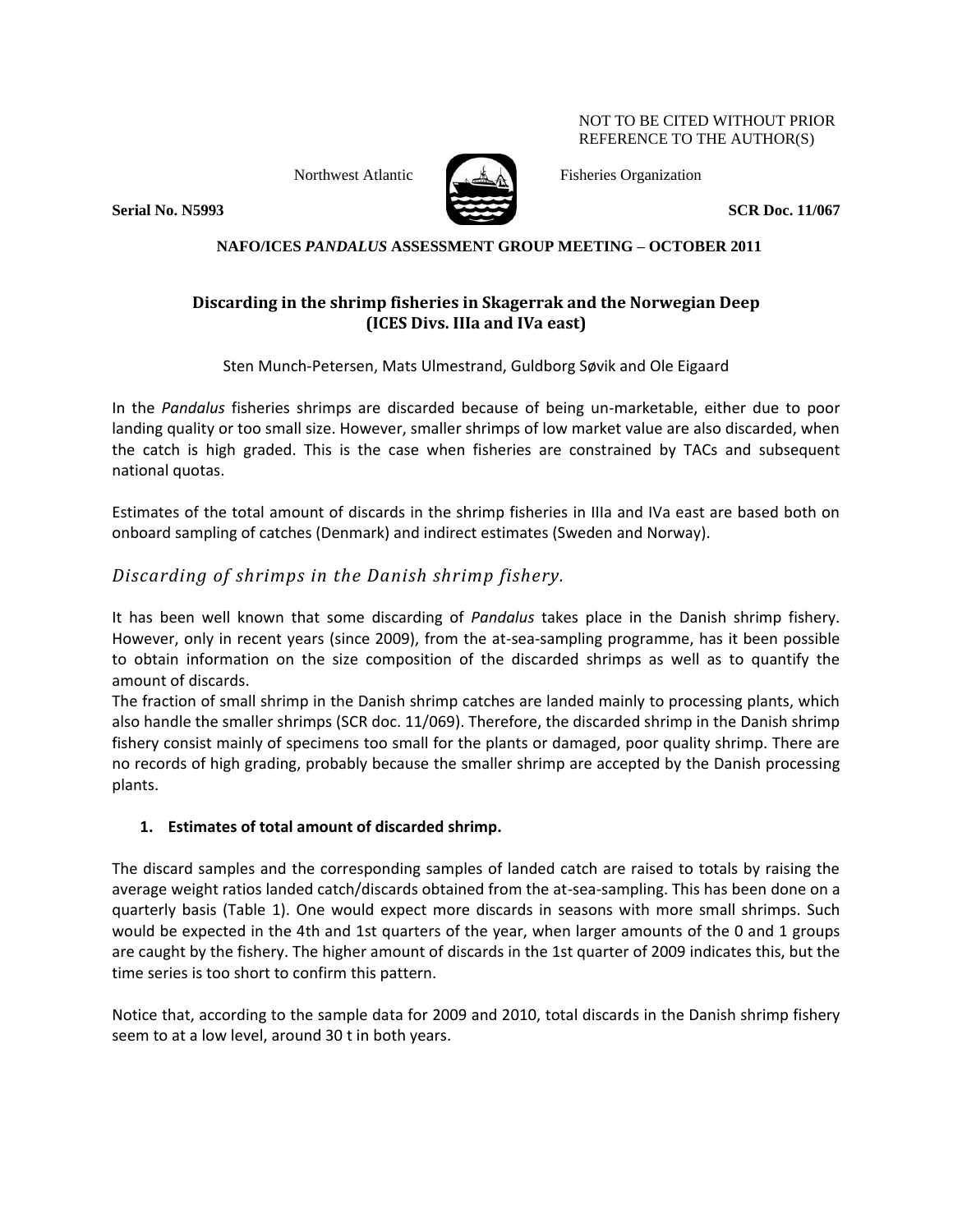#### **2. Size composition of discards.**

Figs. 1 & 2 compare the size compositions (% length frequencies) of the discarded shrimp with those of the landings. Only data for two years of observer trips are available, 2009 and 2010, and they reveal no clear seasonal pattern of the distributions. As expected the bulk of the discards are of small size.

Notice that in both years the discarded *Pandalus* are smaller that the landed ones as expected, but that there is also a large overlap in the size distributions in both years. In both years the modes of the discards suggest that the majority belongs to the 1 group shrimp. Especially for 2010 it is very clear that in the first quarter the bulk of the discards consist of the recruiting 1 group shrimps (Fig. 2 B). It is probable that the discard of larger shrimp consist of specimens in poor condition (damaged specimens), which do not meet the quality required for processing (boiling) at sea.

# *Discarding of shrimps in the Swedish shrimp fishery.*

In Sweden, quota restrictions and the substantial price difference between large, boiled shrimp and medium sized fresh ones together with a voluntary system of weekly rations (different for medium and large shrimp) have resulted in high grading at sea by discarding some medium sized ones, which fetch only 14% of kg price for the (large) boiled shrimp. Because of this practice, the amount of discarded shrimp in the Swedish fishery is relatively larger than in the Danish and Norwegian fisheries. However, data from direct onboard sampling of unsorted catch are few at present. Instead, estimates of discards are obtained by an indirect method.

The amount of discards in the Swedish fisheries was estimated to 678 t in 2009 and 558 t in 2010 based on comparison of length distributions of Swedish landings and Danish catch (Figs. 3 and 4). The annual Danish length distribution in the catch is scaled to fit the yearly Swedish length distribution for the larger *Pandalus* sizes based on the assumption that there is no discarding of the most valuable larger size groups (right hand side of the curve, ≥21 mm CL), and that the Swedish and Danish fisheries are conducted on the same *Pandalus* grounds and same size distributions. The higher numbers in the Danish smaller size groups, compared to the Swedish numbers, are then multiplied with the mean weight of each size group, and the sum is considered as the weight of the Swedish discards of small unmarketable sizes and due to high grading. Estimations based on such Swedish high grading are shown for the last seven years in Table 3. This type of estimations is rough and the figure for e.g. 2008 is likely to be an overestimation.

The Swedish *Pandalus* fishers claim that this estimation of discards is an overestimation as they may choose different *Pandalus* grounds with less small shrimps compared to the grounds that Danish *Pandalus* fleet fish. Furthermore, an increasing part of the Swedish *Pandalus* fleet voluntarily use 45 mm mesh size instead of the legislated 35 mm in order to avoid catching small shrimps.

Since 2008 Sweden has conducted an at‐sea‐sampling programme to get information of the catch composition and discarding level in the *Pandalus* fishery. Fishermen's handling of the shrimp catches on board the vessel make it sometimes difficult to estimate the discarded weight and/or get samples of the discarded fraction of the catch. When possible, unsorted samples of the catch are collected and used to estimate the discards given the weight and size composition of the landings together with knowledge of the selective properties of the size sorting sieves used. Figure 5 shows the estimates of discards from this at‐sea‐sampling compared to the above‐mentioned adjustment of Danish/Swedish size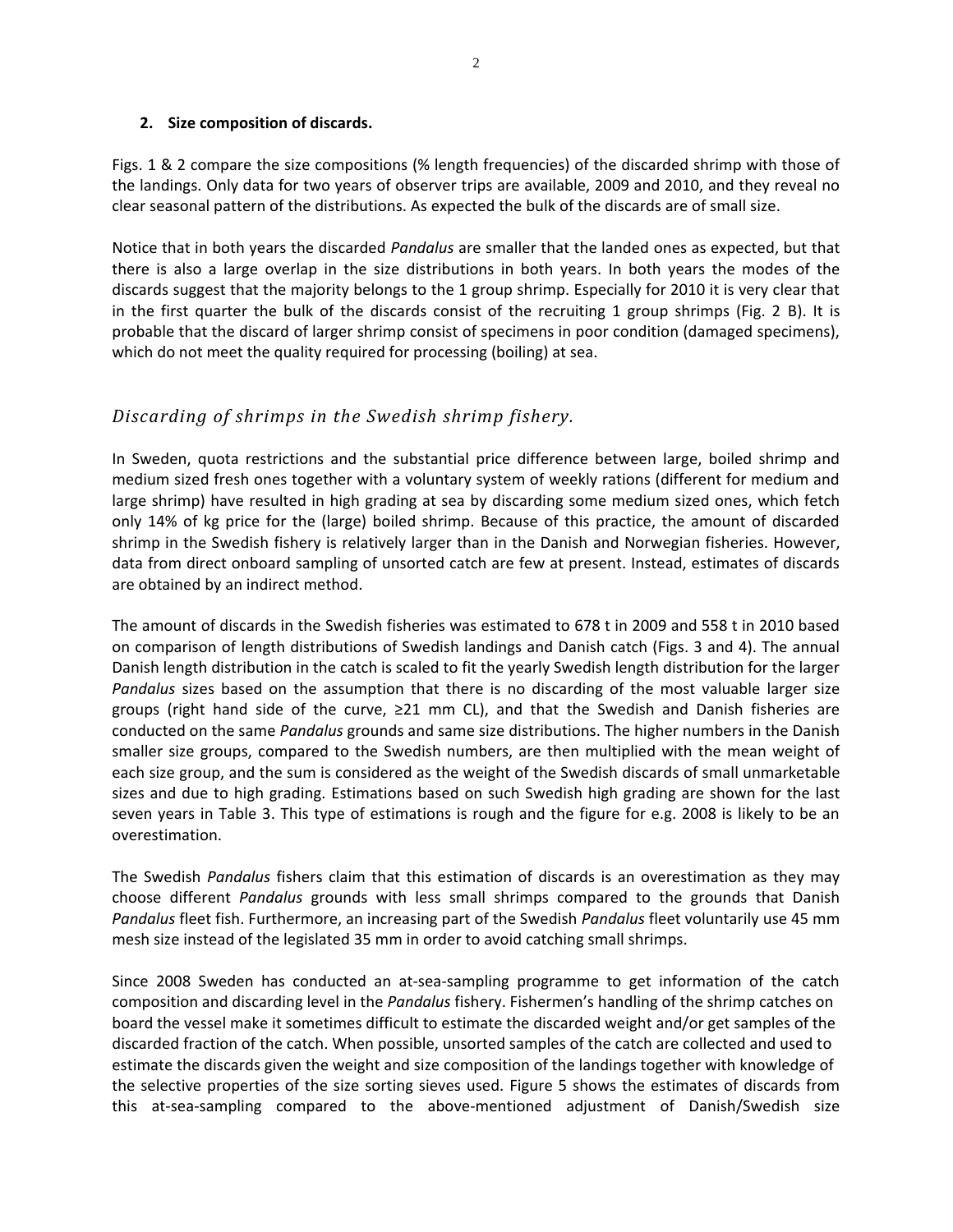compositions. These results also indicate that the method above is an overestimation of the Swedish discarding rate.

## *Discarding of shrimps in the Norwegian shrimp fishery.*

Norwegian discards are estimated by comparing length frequency distributions from sorted landings (sampling initiated in 2007) with length frequency distributions of unprocessed commercial catches (sampling initiated in 2005). The length frequency distributions are compared in the same manner as described above for the Swedish and Danish distributions.

Norwegian discards in Skagerrak have been estimated in this manner for 2007-2010. In 2010 discards from Skagerrak were also estimated applying the Danish discards-to-landings proportion to the Norwegian landings. In 2007-2009 there were too few samples from the Norwegian Deep to estimate discards from this area. In 2010, sampling frequency improved, and discards have been estimated for both areas.

In 2007 discards in Skagerrak were estimated to 526 t. In 2008 the comparison of length frequency distributions of landings and catches gave negative discards, so instead the length distributions from sorted landings were compared with Danish landings, assuming that the fishing took place on the same fishing grounds and that the level of discarding in the Danish fishery was low. The estimated Skagerrak discards in 2008 of 1 408 t was probably much too high. The assumption of the Norwegian and Danish fleet fishing on the same fishing grounds may possibly not have been valid. Discards in 2009 were estimated to 115 t.

In 2010 annual discards from Skagerrak were estimated to 95 t based on comparisons of length frequency distributions (Fig. 5). Discards consist of shrimp smaller than 13 mm CL, as well as some larger shrimp, which may be damaged, poor quality shrimps (see above). Using the Danish numbers, annual discards from Skagerrak were estimated to 63 t. The estimated annual discards from the Norwegian Deep were negative (-39 t), due to the length frequency distribution of sorted landings having a larger peak for 2-year old shrimp compared with the length frequency distribution of unprocessed catches (Fig. 6). This could be due to samples coming from different locations. As there is no Danish at-sea-sampling-programme in the Norwegian Deep, discards cannot be estimated using Danish discard sampling.

Although high-grading cannot be ruled out, the Norwegian discards are probably mainly made up of non-marketable shrimp. Estimations based on the Danish numbers are considered most reliable and the Norwegian discards from 2010 are therefore set to 63 t.

Length distributions per quarters suggest that the 1-group is discarded in quarters 1 -3, and the 0 group is discarded in quarter 4 (Figs. 5, 6).

#### *References.*

Munch-Petersen S., Eigaard O., Søvik, G. and M. Ulmestrand. 2011. The Northern shrimp (*Pandalus borealis*) Stock in Skagerrak and the Norwegian Deep (ICES Divisions IIIa and IVa East). NAFO SCR Doc. 11/069, 25 pp.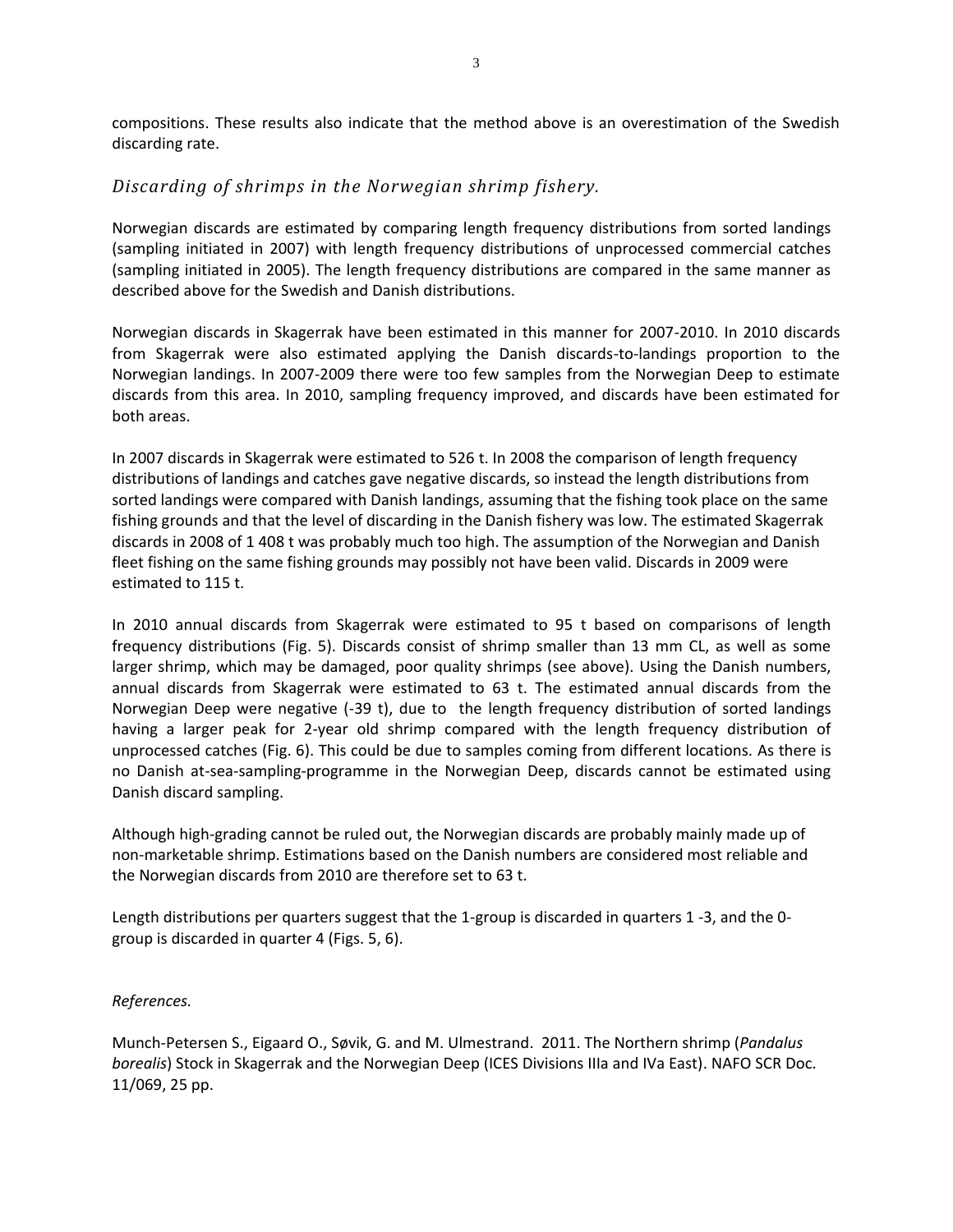|      | L auarter |          |       | 2 quarter         |       |       | 3 quarter         |       |       | 4 quarter |          |       | an nual tot al |          |        |
|------|-----------|----------|-------|-------------------|-------|-------|-------------------|-------|-------|-----------|----------|-------|----------------|----------|--------|
| Year | discards  | landings | Catch | discards landings |       | Catch | discards landings |       | Catch | discards  | landings | catch | discards       | landings | catch  |
| 2009 | 10.5      | 600.2    | 610.7 | 10.4              | 557.3 | 567.7 | 9.5               | 437.5 | 447.0 | 5.7       | 560.3    | 565.9 | 36.1           | 2155.2   | 2191.4 |
| 2010 | 19.3      | 401.6    | 420.9 | 5.2               | 295.6 | 300.8 | 3.1               | 296.5 | 299.6 | 2.4       | 234.9    | 237.3 | 29.9           | 1228.7   | 1258.6 |

**Table 1.** Estimated discards (t) and corresponding landings (t) in the Danish shrimp fishery, per quarter.

**Table 2.** Estimated discards (t) and corresponding landings (t) in the Norwegian shrimp fishery in 2010, per area and quarter.

| Quarter        |          | Skagerrak <sup>1</sup> | Skagerrak <sup>2</sup> | Norwegian Deep |
|----------------|----------|------------------------|------------------------|----------------|
| $\mathbf{1}$   | discards | 26                     | 37                     | -88            |
|                | landings | 775                    | 776                    | 621            |
|                | catch    | 801                    | 813                    |                |
| $\overline{2}$ | discards | 32                     | 12                     | 26             |
|                | landings | 709                    | 710                    | 512            |
|                | catch    | 741                    | 723                    | 538            |
| 3              | discards | 24                     | $\overline{7}$         | $\overline{7}$ |
|                | landings | 709                    | 710                    | 415            |
|                | catch    | 733                    | 718                    | 422            |
| 4              | discards | 41                     | 6                      | $\mathbf{1}$   |
|                | landings | 624                    | 625                    | 309            |
|                | catch    | 665                    | 631                    | 310            |
| annual         | discards | 95                     | 4513                   | $-39$          |
|                | landings | 2817                   | 2817                   | 1856           |
|                | catch    | 2912                   | 7330                   |                |

Skagerra $k^1$ - discards based on comparisons of Norwegian length frequency distributions

Skagerrak<sup>2</sup> - discards based on Danish proportions between landings and discards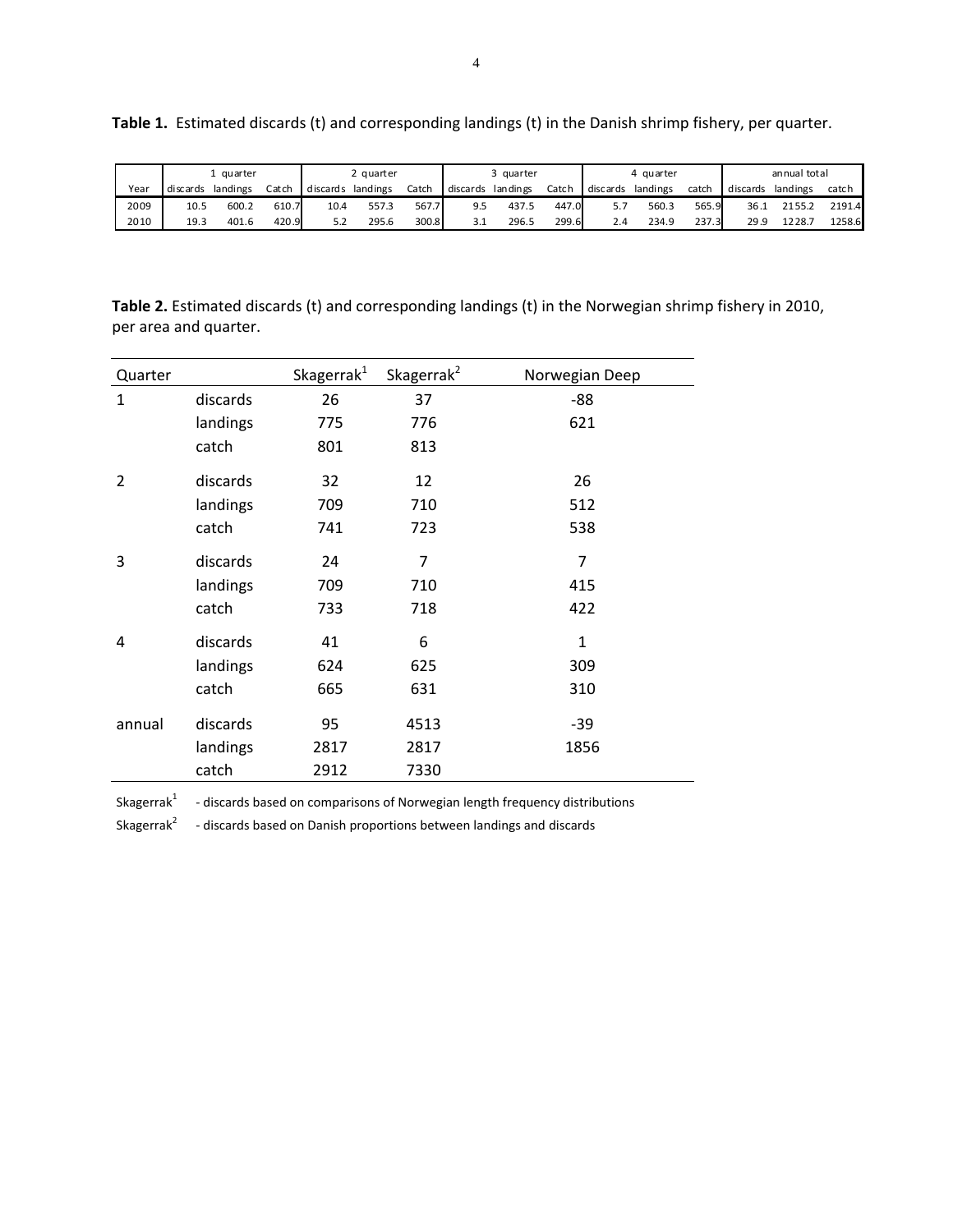|                        | 2005  | 2006  | 2007  | 2008  | 2009  | 2010  |
|------------------------|-------|-------|-------|-------|-------|-------|
| <b>Boiled landings</b> | 1,077 | 973   | 1,049 | 1,041 | 1,374 | 1,123 |
| Raw landings           | 1,180 | 1,515 | 1,396 | 1,438 | 1,109 | 657   |
| Landings (t)           | 2,257 | 2,488 | 2,445 | 2,479 | 2,483 | 1,780 |
|                        |       |       |       |       |       |       |
| High grading           |       |       |       |       |       |       |
| Raw                    | 1,696 | 1,198 | 1,124 | 2,003 | 671   | 463   |
| Discards (small)       |       |       |       |       |       | 95    |
| Catch (t)              | 3,953 | 3,686 | 3,569 | 4,482 | 3,161 | 2,338 |

**Table 3.** Estimated high grading and discards (t) and corresponding landings in the Swedish shrimp fishery during 2005 to 2010.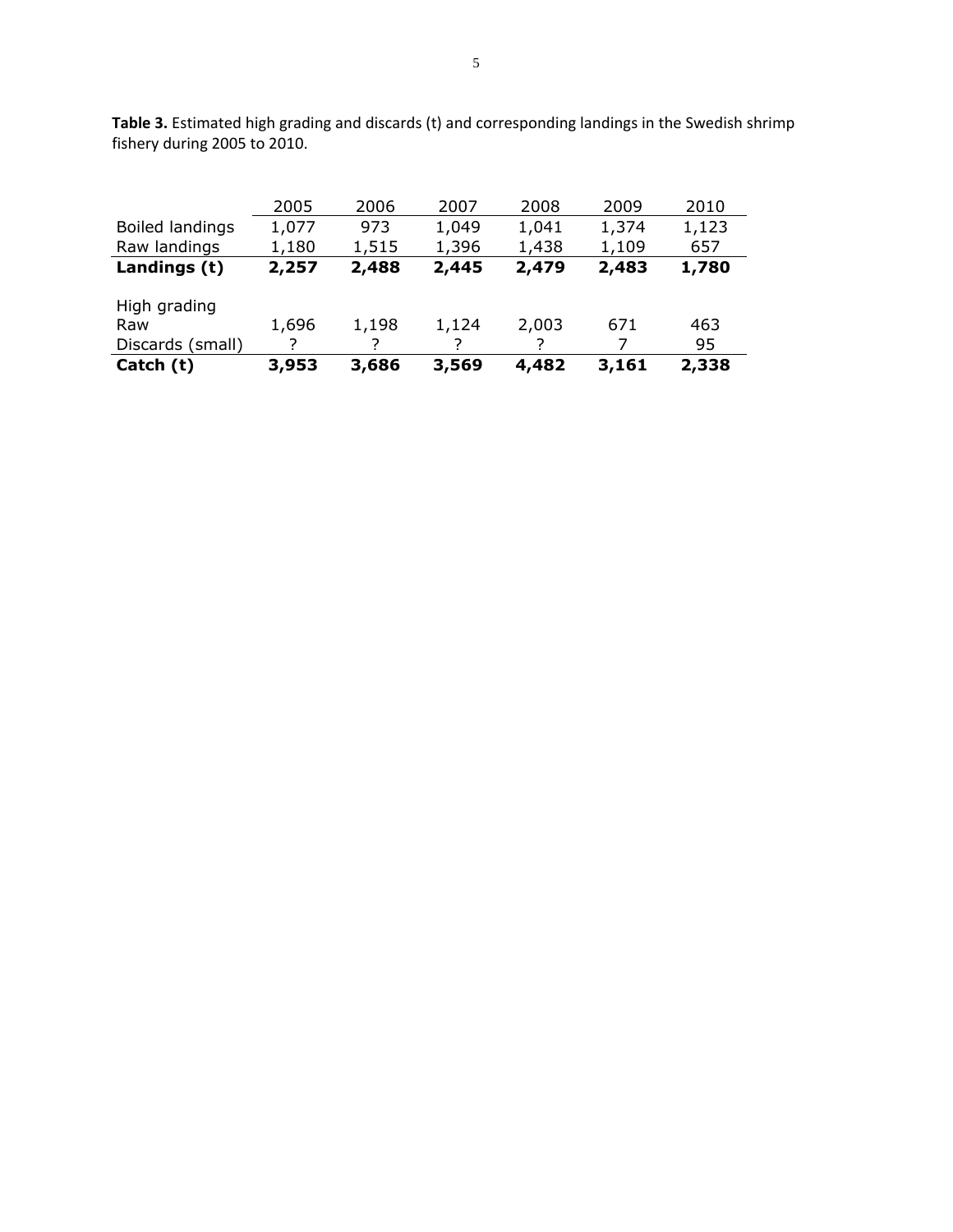**Fig. 1.** Length distribution in landings and discards in the Danish shrimp fishery. 2009.

#### A: Annual average





B. Quarterly distributions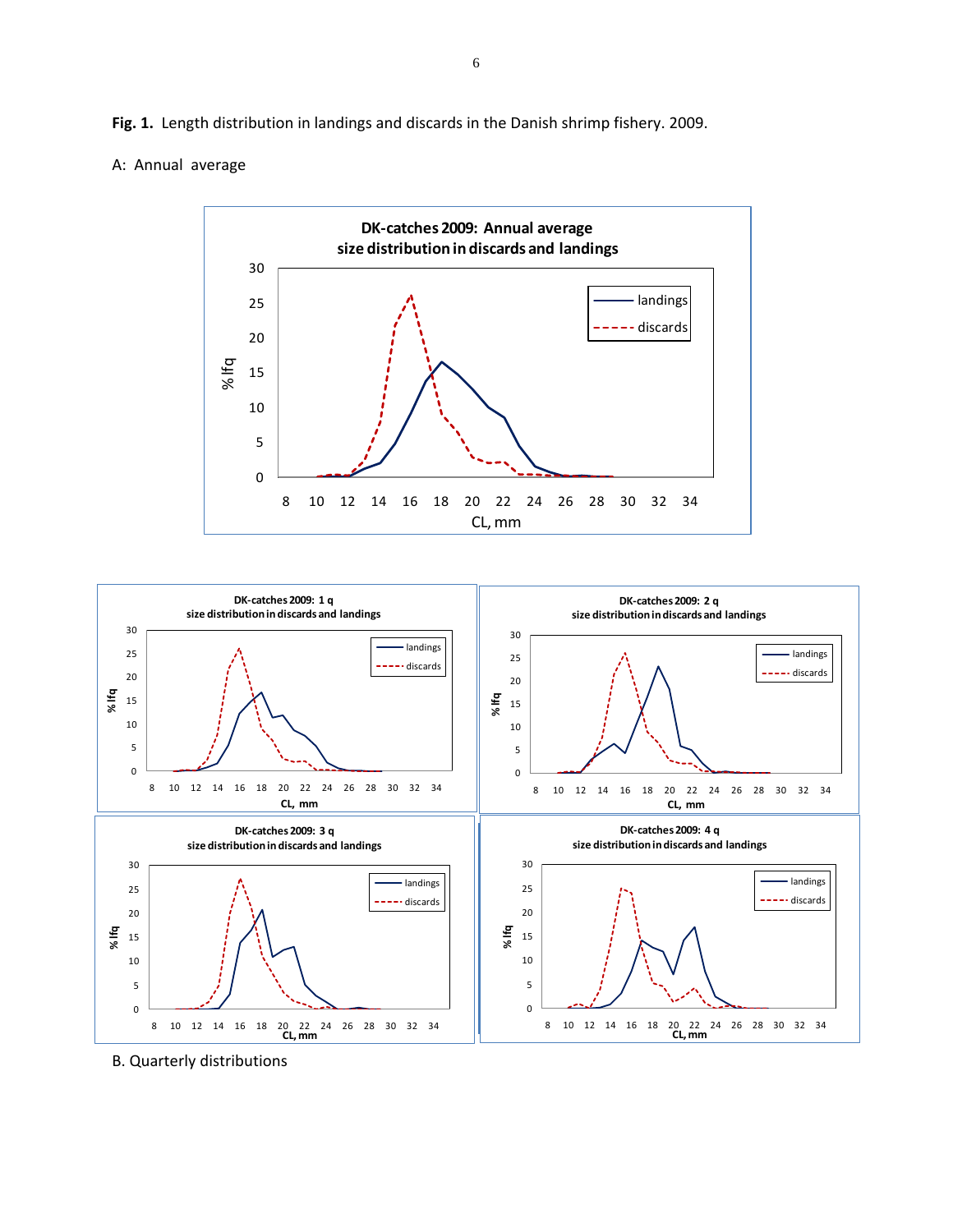**Fig. 2.** Length distribution in landings and discards in the Danish shrimp fishery. 2010. No data from the 4th quarter.

#### A: Annual average



#### B. Quarterly distributions

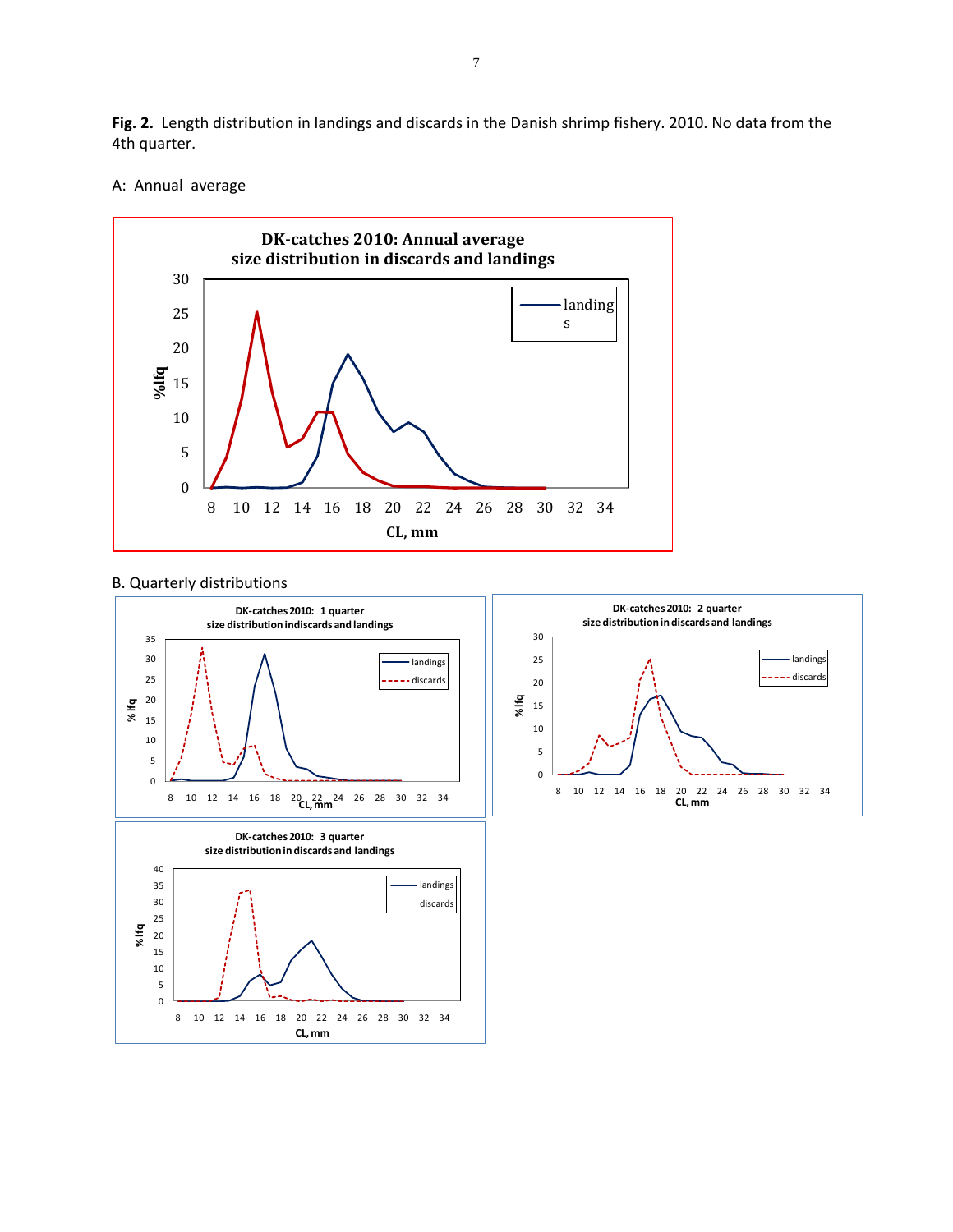

**Fig. 3.** Size distribution of Danish catch adjusted to Swedish landings (≥21mm) in 2009 (left) and Swedish landings separated into boiled and raw *Pandalus* and estimated discards during 2009 (right).



**Fig. 4.** Size distribution of Danish catch adjusted to Swedish landings (≥21mm) in 2010 (left) and Swedish landings separated into boiled and raw *Pandalus* and estimated discards during 2010 (right).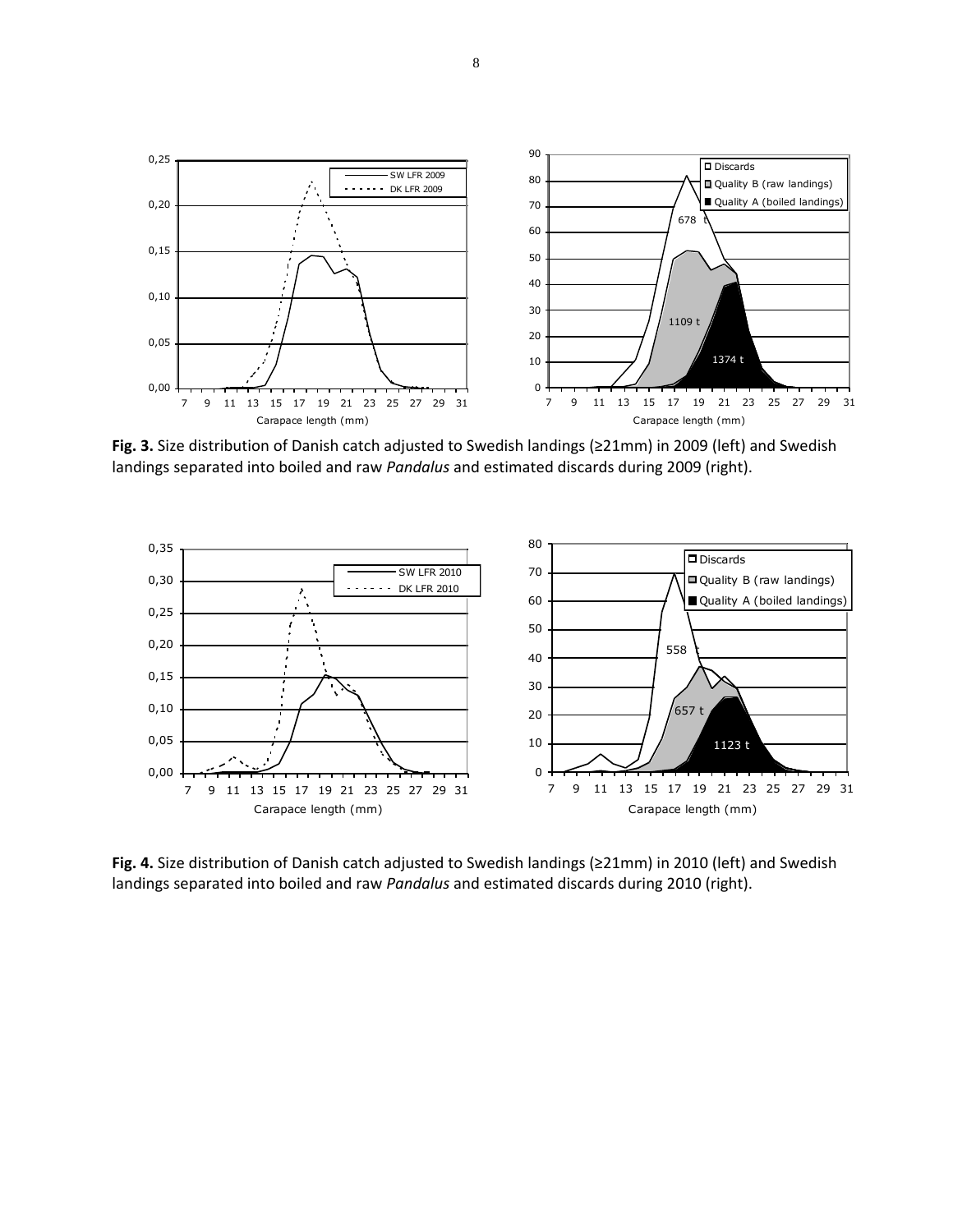

Figure 5. Estimates of the Swedish discards of Pandalus from at-sea-sampling and from comparing Swedish and Danish length frequencies 2008 to 2010.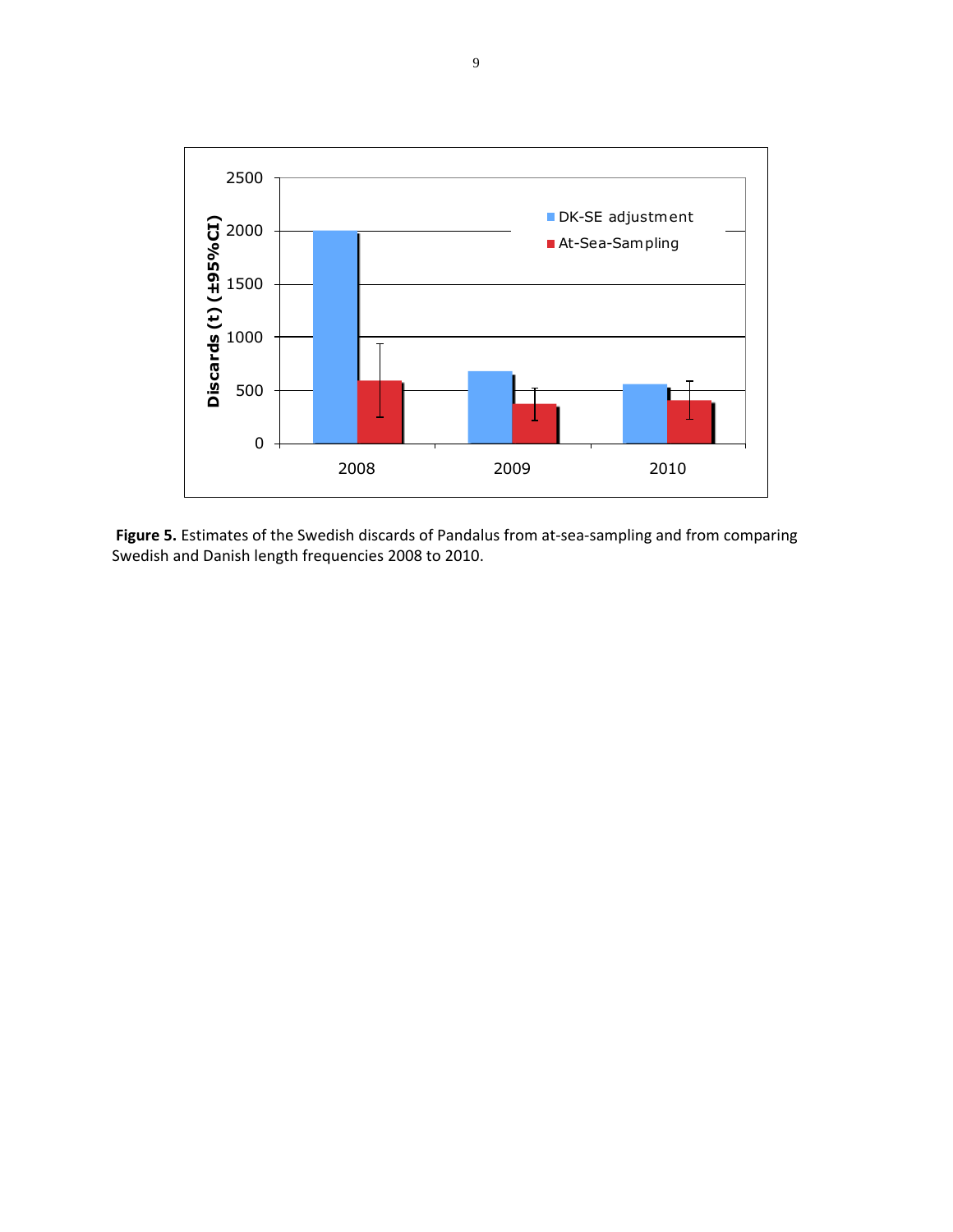

**Fig. 6.** Norwegian 2010 length frequency distributions from unsorted commercial catches and sorted landings from Skagerrak adjusted to each other for CL > 21 mm (left), and size distribution of Skagerrak landings, separated into boiled and raw shrimps, and estimated discards (right). Annual and quarterly figures.